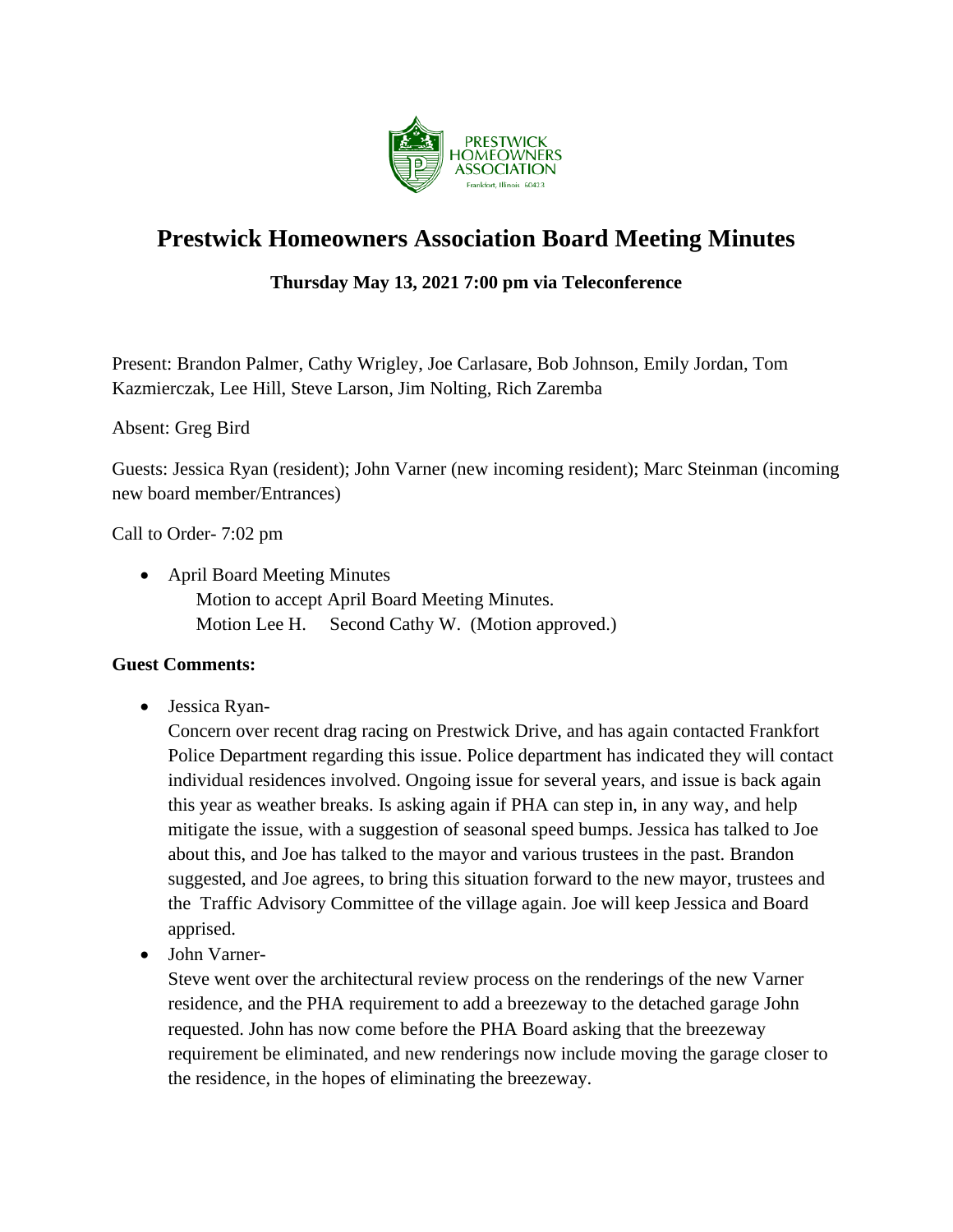The proposed color of the house was also discussed by John and the board as a secondary issue.

Steve agreed to get back to John after further discussion by the board on these issues.

(A subsequent email vote was taken by the PHA Board based upon John Varner's request on a new Prestwick Dr. residence for approval on a variance to PHA's covenant requiring an attached garage. John is proposing constructing a fully detached garage which would eliminate the breezeway used to attach the garage to the new residence. By a board vote of 8-1, with one member absent, the PHA board agreed to uphold the PHA covenant and is requiring the breezeway to attach the garage to the new Varner residence.)

## **Committee Reports:**

## • **Entrances- Bob Johnson**

- i. Beary Landscape will come out on May  $24<sup>th</sup>$  and install annual flowers and will pick up the new entrance stone for Aberdeen Rd. north side entrance and install at same time. Bob will be in contact with Excel to install new spotlight after stone installed.
- ii. Carefree was out this week for the sprinkler start up. Bob will stop out in next day and check that all entrances are good.
- iii. Bob will ensure via email that Carefree and Beary vehicles are parked away from the entrances when work is being done for safety.
- iv. Bob previously proposed moving from Eternally Green for weed control for entrance beds this year (\$260.00/year.) However, the PHA signed a 3-year agreement last year with Eternally Green. It was decided to stay with Eternally Green for this year, and terminate agreement for next year.
- v. Bob indicated it will be his last meeting on the board and Brandon thanked Bob for all his work and time on the board.
- vi. Brandon asked Marc to update board on his background. Previous PHA board member

# • **Membership- Cathy Wrigley**

- i. Vigorous movement of houses selling. Last year had \$26,800.00 in membership dues collected. This year have \$27,200.00 Still have 19 'Yes to No's' on list from last year to re-up for membership renewal.
- ii. Finalized member list sent to Brandon for email contacts. Handled directory ad renewal for Membership Directory and ahead of last year, so should not incur a cost for the Directory this year. Directory should be ready by June meeting and looks to have board help distribute.
- iii. Asked Rich to go through basics on potential of utilizing FRONTSTEPS for new web based PHA management and their features. Will spend more time in the next few months in further researching feasibility.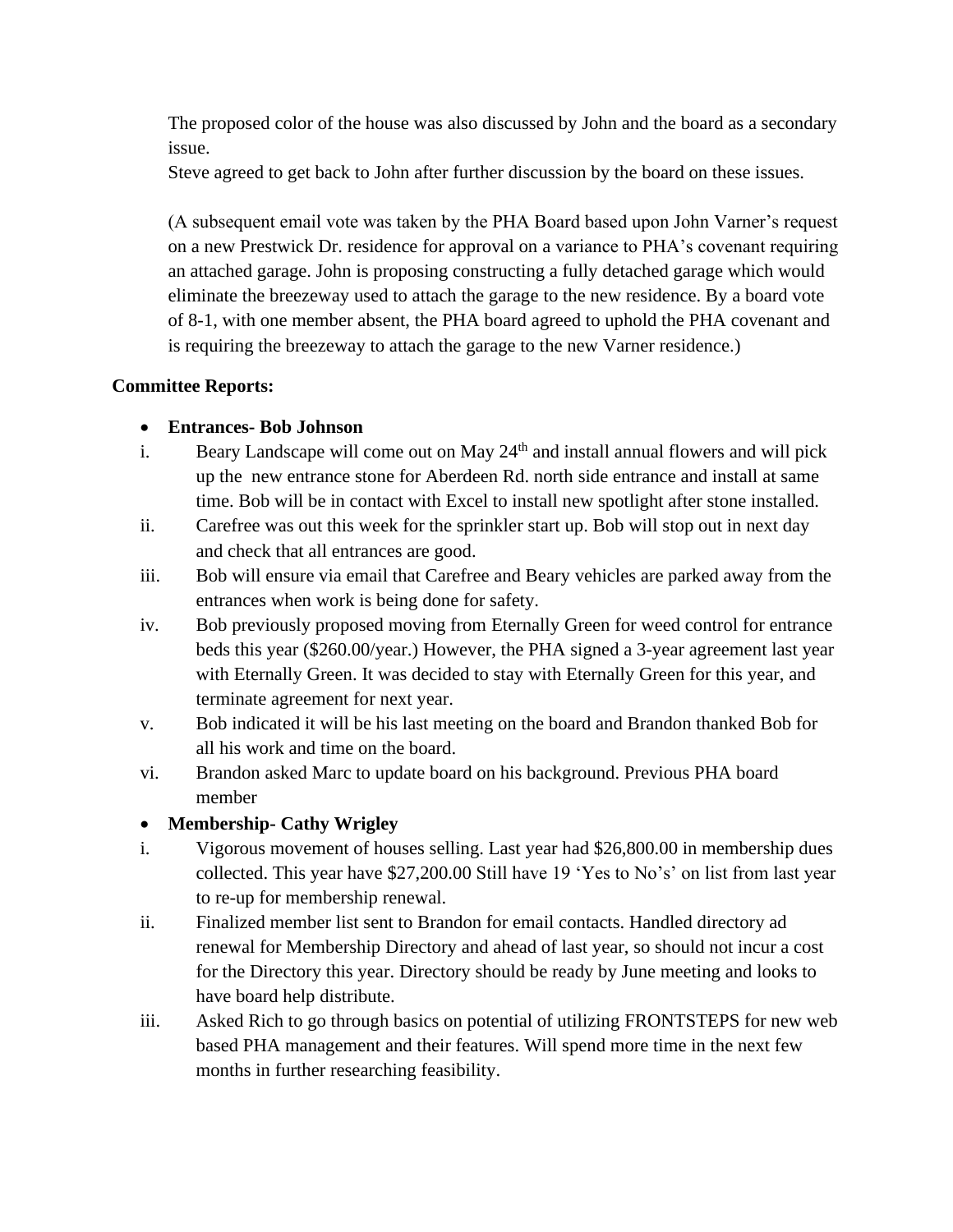# • **Marketing/Social Media- Emily Jordan**

i. Brandon has article in place regarding ARC process for next newsletter.

# • **Architectural Review (ARC)- Steve Larson**

- i. Discussed current resident requests granted, including update on new home variances requested. The largest issues before ARC are the Varner residence request, the recent lot sold on Prestwick Dr. and building movement going forward on the PCC driving range lot.
- ii. Brandon indicated nothing further to report on the Prestwick Properties lot.

## • **Financial- Tom Kazmierczak**

- i. Treasurer's report for April discussed. Deposit this past month of \$400.00 for membership dues and minimal interest income earned from money market account. Reviewed balances in Operations/Money Market accounts. Bills paid for April include an installment of \$2,290.00 paid to Beary Landscape and check issued for Bromberek Stone for \$1,305.00 for Aberdeen Rd. entrance. \$700.00 collected from Village of Frankfort toward Aberdeen Rd. stone.
- ii. Financially in good shape. No current open bills. Upcoming bills may include fireworks for this year, Beary Landscape, Excel Electric for Aberdeen Rd. entrance and incoming water bills.
- iii. Brandon asked for motion to approve Treasurer's report. Motion Steve L. Second by Jim N. (Motion approved)
- **Social**
- i. Block party reminder by Brandon PHA will provide up to \$100.00 to support a block party in each section (Aberdeen, Prestwick Dr., Shetland, Highland/St. Andrews Way) with proper social distancing. Everyone in the section must be invited (including all cull-de-sac and condos.)
- ii. Cathy spearheaded Village Earth Day cleanup at of Sauk and Harlem and had 18 volunteers and had 25 bags of garbage collected.
- iii. Greg hosted free tree giveaway for residents with Kay McNeil and gave away all 225 trees.
- iv. Brandon indicated PCC is hosting July  $3<sup>rd</sup>$  fireworks this year. Brandon discussed expected cooperative expectations by PCC for possible PHA contribution. Board discussed and decided to move forward the budgeted \$2500.00 toward the fireworks for a vote.

 Brandon asked for a motion to contribute \$2500.00 toward the PCC fireworks this year.

Motion Jim N. Second by Lee H. (Motion approved)

# • **Security**

Lock it or Lose it reminder by Brandon.

• **Website** 

Brandon will update after completion of new Membership Directory.